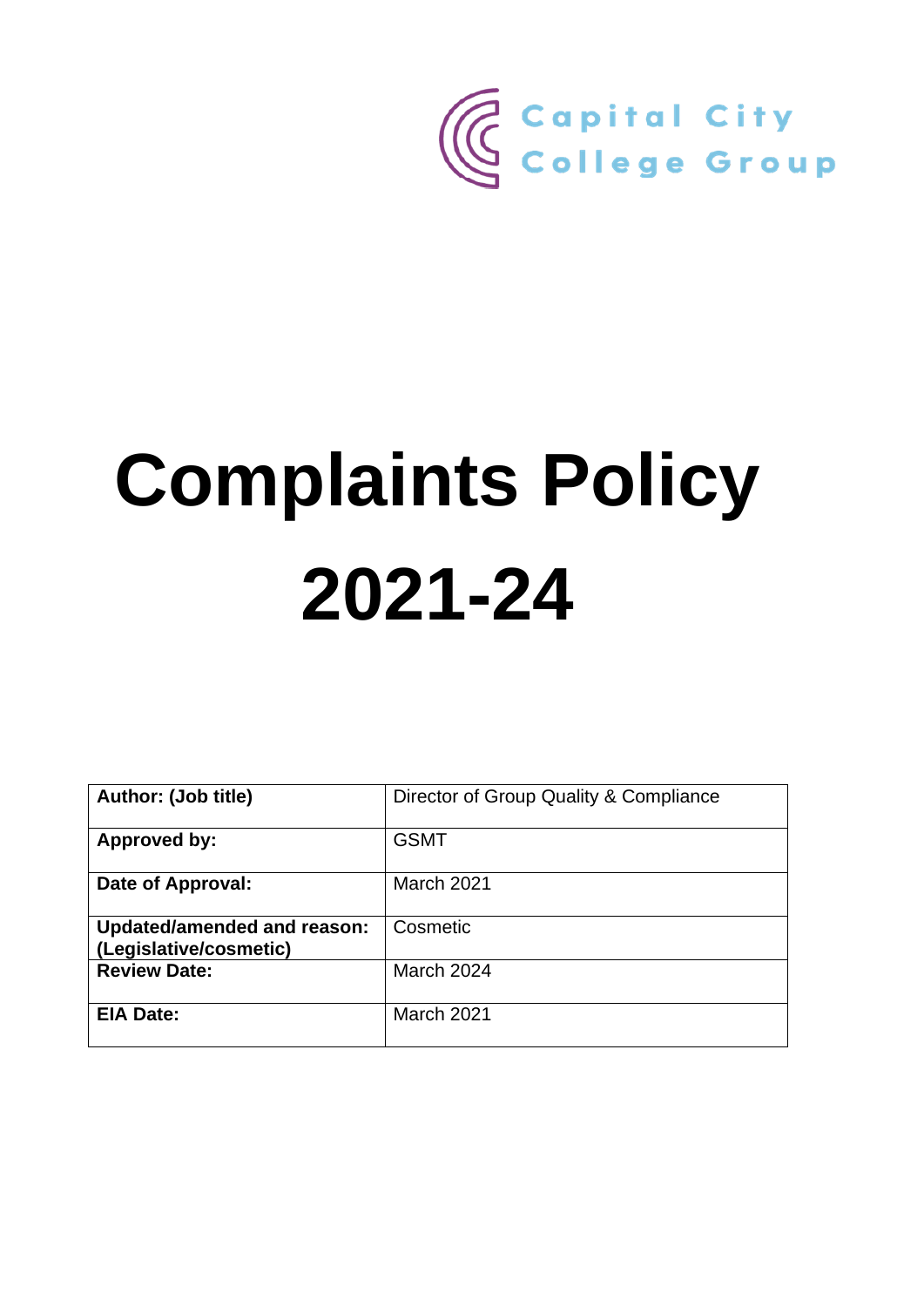# **Complaints Policy and Procedure**

At Capital City College Group, we want to provide you with an outstanding educational experience and an excellent service. One of the ways in which we can improve what we do is by listening to you and responding to your views. The Colleges values the feedback that students and employers provide and complaints are monitored, evaluated and reported to the Colleges' senior management teams and reported annually to the Corporation. We aim to deal with complaints in a fair, reasonable and timely manner.

Capital City College Training, City and Islington College, the College of Haringey, Enfield and North East London and Westminster Kingsway College are members of the Capital City College Group. When signing your Learner Agreement / Employer Contract or HE Contract with your college you are agreeing to the Group's policies and procedures which outline what you can expect from us and what we can expect of you. These policies, including the Complaints Policy, are available on the College websites.

Please use the Complaints Policy and Procedure for your College for specific contact details and for avenues of support. Each college policy outlines the same key processes as detailed below.

#### **Introduction**

**What is a Complaint?** A complaint is an expression of dissatisfaction about an aspect of a service or facility provided by the College.

#### **Who can make a Complaint**?

- $\circ$  Students / Apprentices who are enrolled on a course/programme/activity at the College. This includes students on Higher Education (HE) courses affiliated to partner universities in the first instance. Once the College Complaints Procedure is completed, an HE student may then take their complaint to the partner university if they wish. All students can escalate the outcomes of their complaints to external agencies as listed in the policy and the complaints process flow chart.
- $\circ$  Employers who have employees enrolled on a course/programme/activity at the College.

We would not normally accept a complaint from:

- o Ex-students unless the complaint is received by the College within eight weeks of the end date of the course.
- o An anonymous source.
- o Third parties e.g. parents / guardians or legal representatives.

It is expected that complaints are made promptly and normally within 3 months of the issue being raised.

If a complaint is about a member of staff, they will be notified and given the opportunity to respond. In all other respects the College will maintain confidentiality regarding complaints and request that students, apprentices and employers do the same.

The College has the right not to accept complaints (e.g. where a complaint is judged by the College to be frivolous, vexatious or malicious).

Separate procedures exist for the following:

- o Academic appeals relating to assessment decisions, covered by the Assessment Appeals Procedure
- $\circ$  Complaints relating to disciplinary processes are covered by the Learning and Behaviour Policy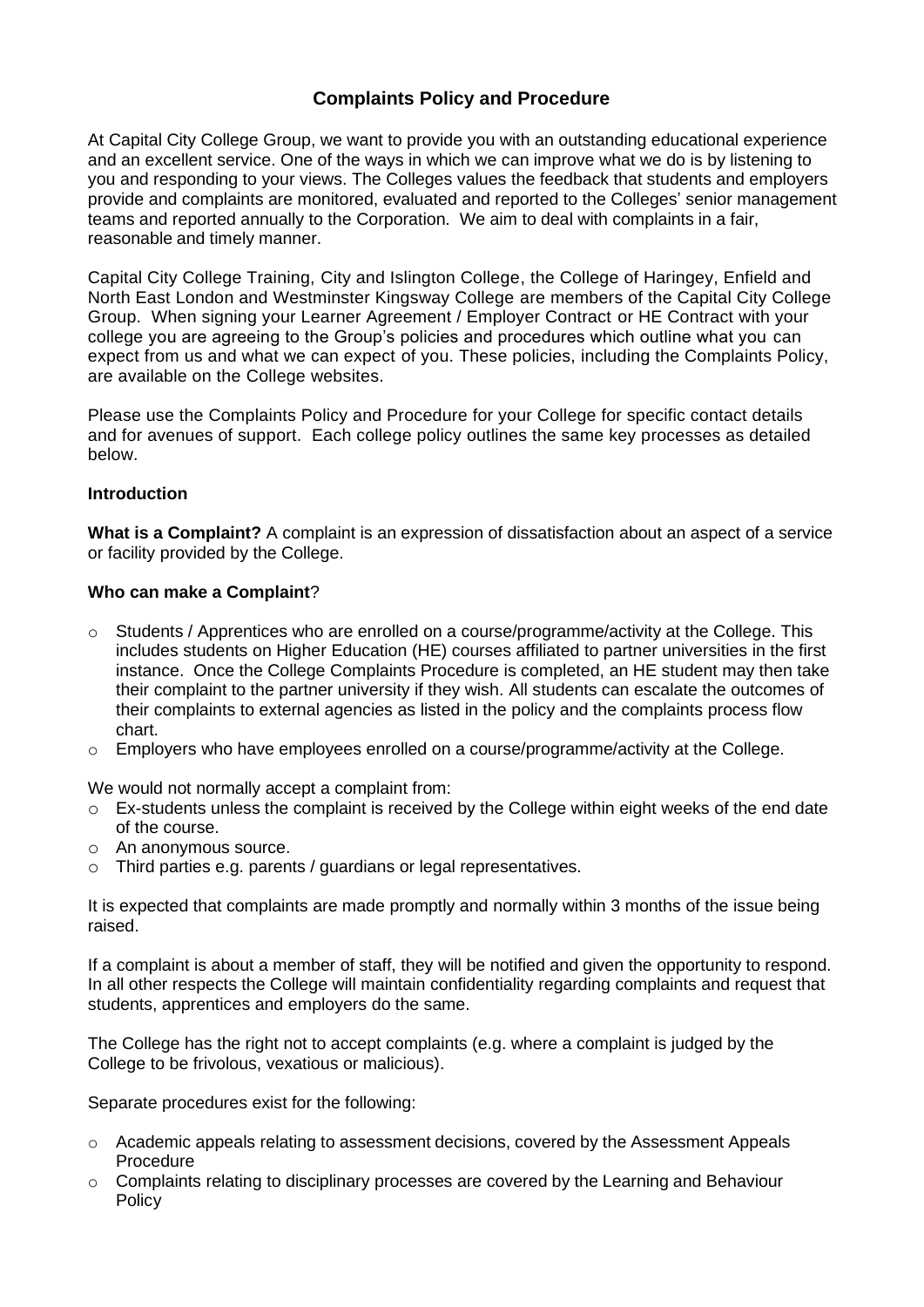$\circ$  Complaints relating to admissions are covered by the Admissions Policy and the HE Admissions Policy

## **Complaints Procedure**

**Stage 1- Informal Complaints Procedure:** You should in the first instance raise any concerns with the tutor or a college manager. The Colleges aim to resolve the issues you raise within 10 working days.

**Stage 2 - Formal Complaints Procedure:** If your complaint has not been resolved using the informal complaints procedure, or if it is inappropriate to use the informal procedure because the complaint is of a serious nature, you may make a formal complaint. Your complaint may be referred back to the informal complaints procedure if you skipped that stage without due consideration.

**How to make a formal complaint:** Formal complaints must be made in writing by completing the complaints form **[here.](https://cccg.me/CCCG-Feedback)** Your complaint should include clear detailed reasons for your complaint and an indication of the resolution or outcome you seek. You may be required to provide copies of any documents upon which you wish to rely upon once your complaint is being investigated. You may send a complaint letter to '*The Director of Quality & Compliance, Capital City College Group, Tottenham Centre, High Road, Tottenham. London. N15 4RU'*.

The manager responsible for managing the complaints process in your college administers the formal complaints process and will acknowledge, monitor and respond to your complaint.

The Colleges aim to acknowledge, investigate and report on the outcome of your formal complaint and any resulting action within 20 working days of receipt of your complaint. These timescales may be extended by the Colleges in certain circumstances e.g. where the issues raised by a complaint are serious ones or to take account of College holidays.

You can normally expect:

- o **Complaint acknowledgement:** Your complaint to be acknowledged within 3 working days of receipt.
- o **Complaint investigation, outcome and action:** An investigation of your complaint will be undertaken by a College manager and the College aims to complete this stage within 20 working days of receipt of your complaint.
- o The investigation may involve speaking with relevant individuals and / or looking at relevant documentation. You may be asked to attend a meeting to discuss your complaint. You may not bring legal representation with you to this meeting if it is to occur but you may bring a friend, relative or representative from the Student Union Executive to accompany you. If you have any particular requirements (e.g. English as a second language, a learning difficulty and / or disability), you may bring a second person with you.
- o **Complaint response:** The Colleges aim to provide a written response to your complaint within 20 working days of receipt of your complaint. If after 10 working days of getting a response you do not request a review, the College will regard your complaint as closed.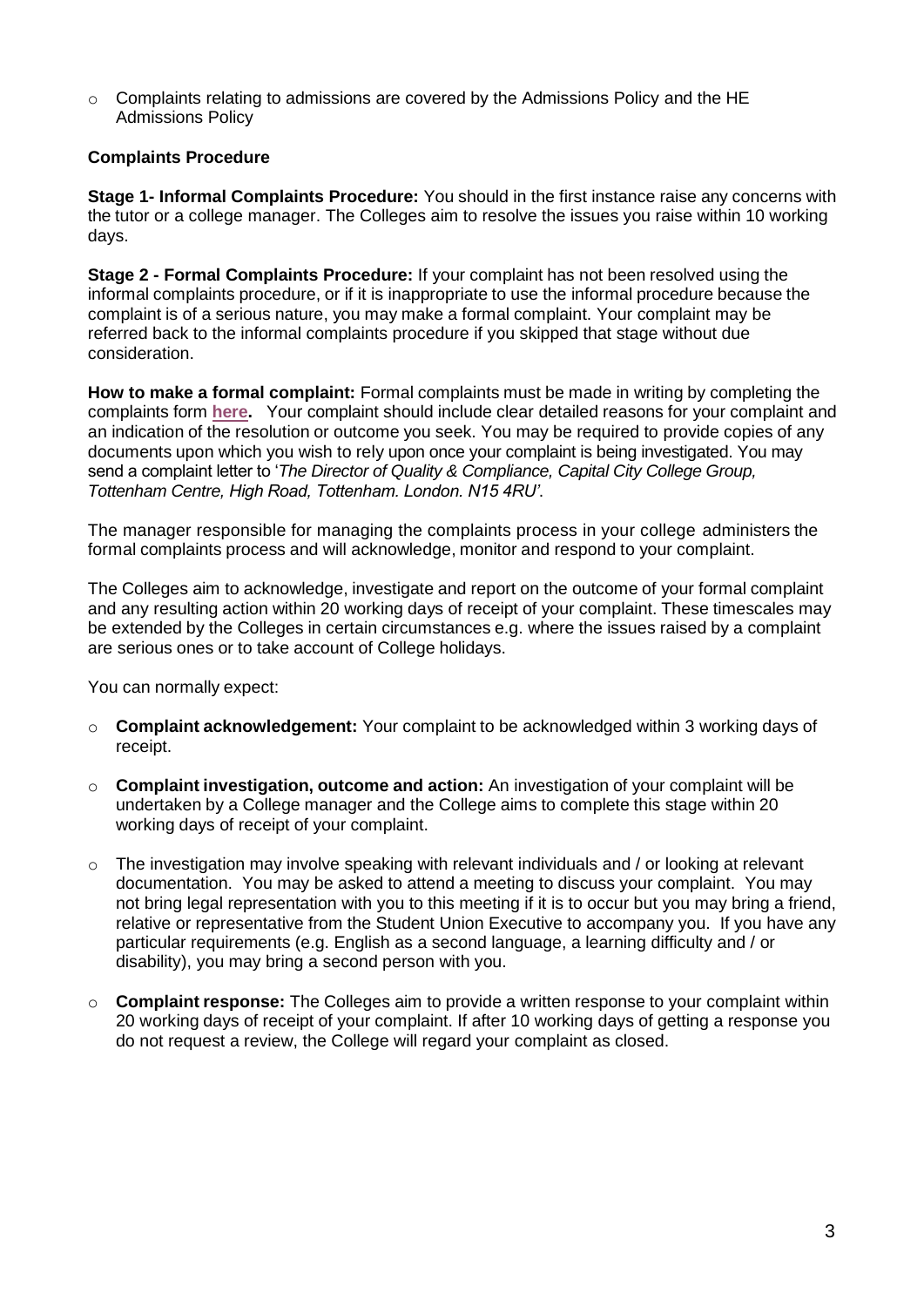**Stage 3 - Review of Formal Complaints:** The Colleges aim to investigate and resolve all complaints in a fair and reasonable manner. If you are not satisfied with the outcome or any action taken relating to your formal complaint you have the right to request a Review on one or more of the following grounds:

- $\circ$  New material evidence has come to light which was not reasonably available at the time of the complaint investigation
- $\circ$  You believe the outcome of the complaint was manifestly unreasonable &/or any resulting action was disproportionate
- o The complaints procedure was not followed.

If you wish to request a Review you should email [ComplaintReview@capitalccg.ac.uk](mailto:ComplaintReview@capitalccg.ac.uk) This must be sent within 10 working days of the date of the College's written response to your complaint.

You must clearly explain the reasons for your request including the grounds upon which it is based and enclose copies of all the documents you wish to rely upon.

You can normally expect:

- o **Complaint acknowledgement**: A member of the College's Senior Management Team will acknowledge your review request within 3 working days of receiving it.
- o **Complaint review and action:** A member of the College's Senior Management Team will consider your request for a Review and determine whether it meets one or more of the grounds stated above.
	- $\triangleright$  If your request for a Review does not meet one or more of the grounds for review, the complaint outcome will not be reviewed. A Completion of Procedures notification will be sent to you by a member of the College's Senior Management Team, or their nominee, to close the matter.
	- $\triangleright$  If the member of the College's Senior Management Team, or their nominee, determines that your case needs to be reviewed, you will be notified who will lead the Review (reviewing manager) and what the Review will involve, including timelines. This may include speaking with relevant individuals and / or looking at relevant documentation. You may be asked to attend a meeting to discuss your complaint. Again, you may not bring legal representation with you to this meeting if it is to occur but you may bring a friend, relative or representative from the Student Union Executive to accompany you. If you have any particular requirements (e.g. English as a second language, a learning difficulty and / or disability) you may bring a second person with you.
	- ➢ You will receive notification about the Review arrangements or Completion of Procedures within 10 working days of receipt of the Review request.
- o **Review outcome:** The outcome of a Review will be either to:
	- $\triangleright$  Uphold the complaint outcome and/or any action
	- ➢ Substitute an alternative outcome and/or action.

You will be informed of the outcome of the Review normally within 5 working days of it being decided upon by the reviewing manager. The decision of the reviewing manager is final and the Group will not consider your complaint further. The Review outcome will be contained in the Completion of Procedures notification.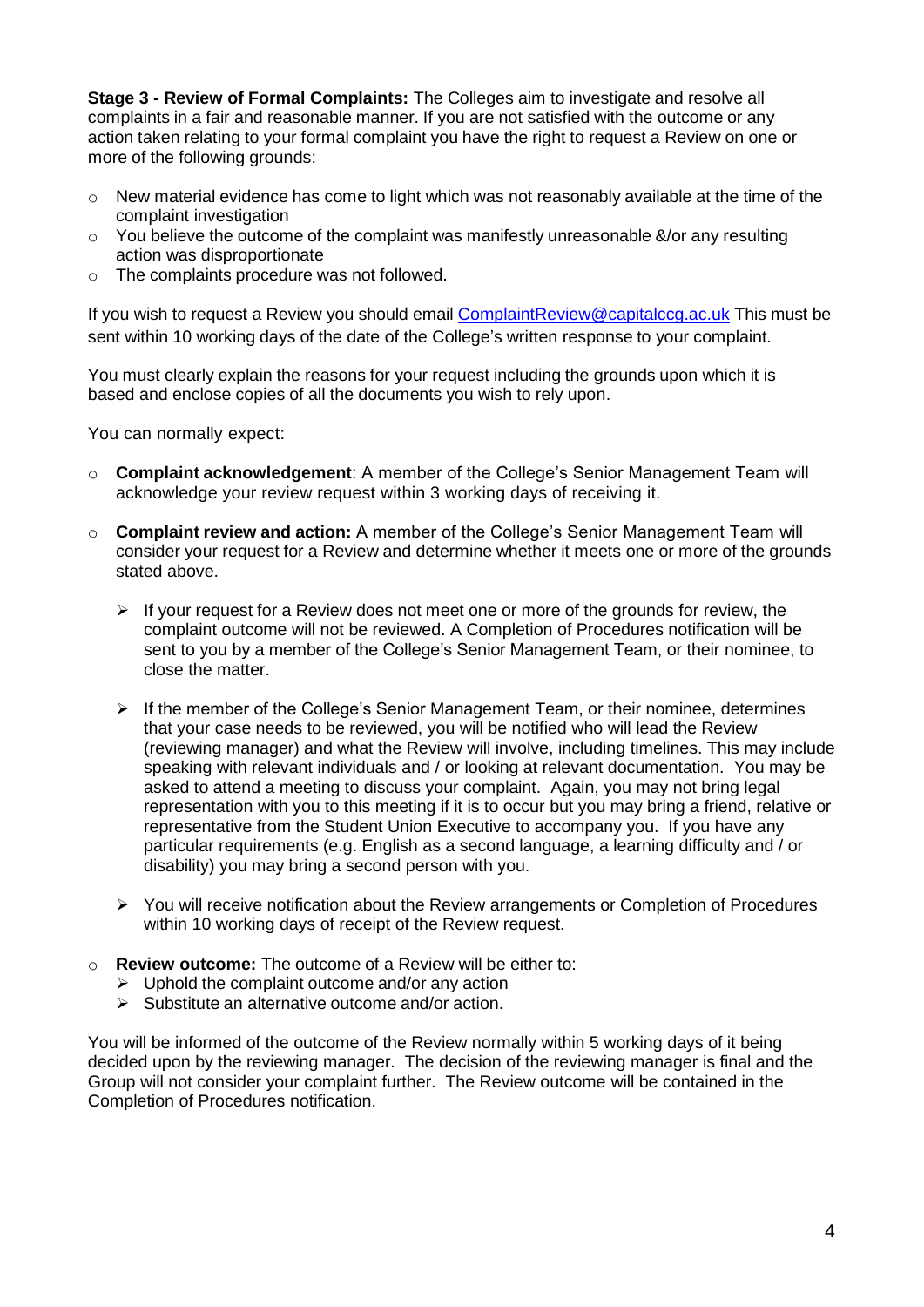## **External Agencies**

Following the conclusion of a Review and the receipt of a Completion of Procedures notification, you may be able to take the matter further by escalating your complaint with the Education and Skills Funding Agency (**ESFA**), or if you are on a Higher Education course either with your College partner University or Pearson and the Office of the Independent Adjudicator for Higher Education [\(OIAHE\)](https://www.oiahe.org.uk/students/how-to-complain-to-us/). If you are an adult on a Greater London Authority (GLA) funding, you can complain to the GLA [\(https://www.london.gov.uk/\)](https://www.london.gov.uk/what-we-do/skills-and-employment/skills-londoners/adult-education-budget/guidance-learner-complaints).

You will usually need to exhaust the Colleges' Complaints Policy and be in receipt of a Completion of Procedures notification before you can escalate your complaint to any external organisation within their timeframes.